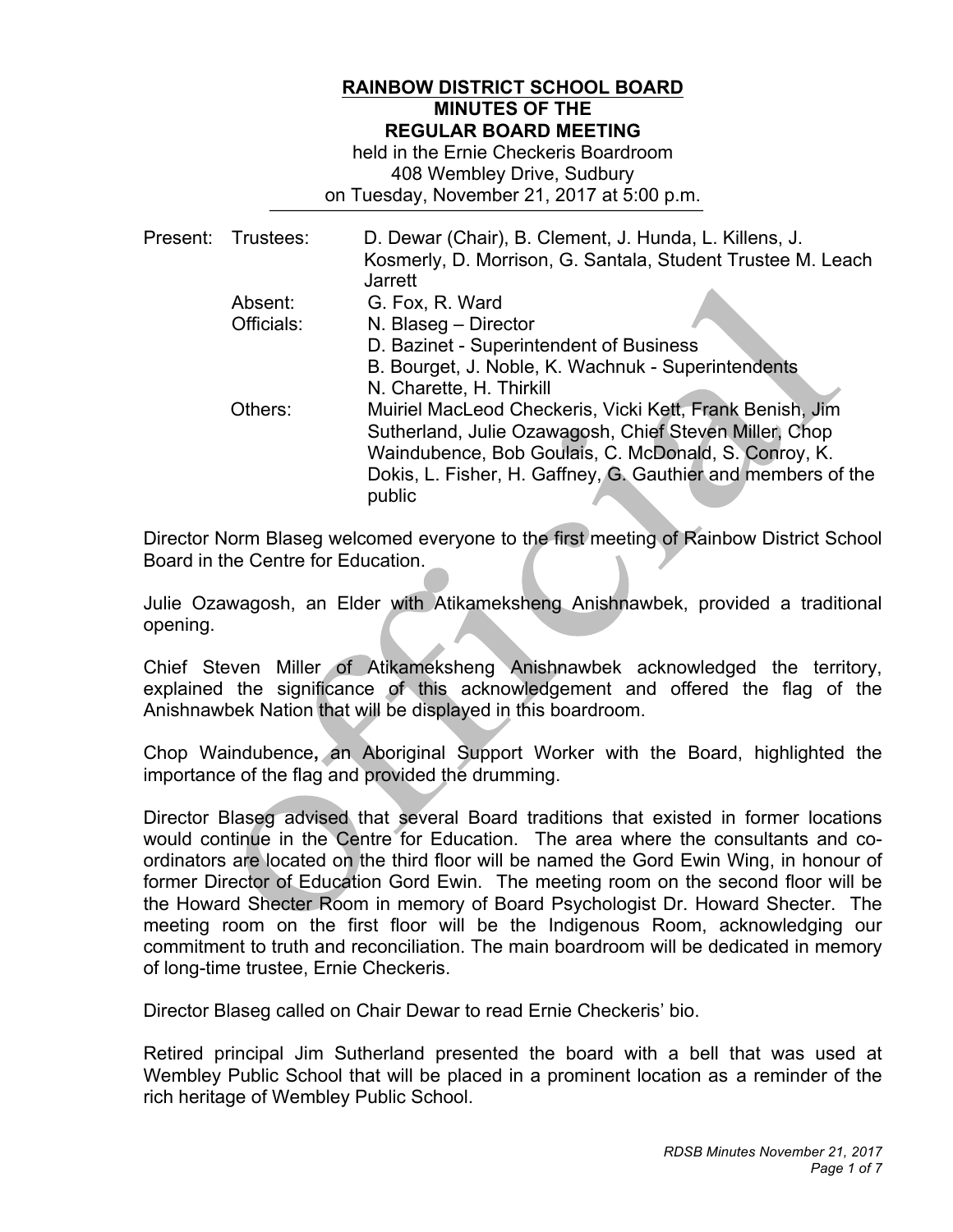After a brief recess, Chair Dewar called the meeting to order and requested that cell phones be turned off during the meeting.

## **A. APPROVAL OF AGENDA**

 Motion: 17-R144, J.Hunda/D.Morrison approved. - **Carried**  That the agenda for the Regular Board meeting of November 21, 2017 be

### **B. PRELIMINARY DECLARATIONS OF PECUNIARY INTEREST** NIL

## **C. PRESENTATIONS**

### **Vocabulary**

 trustees that the focus last year was *working memory* and *automaticity* and advised that next year's focus would be *comprehension*. Superintendent Noble introduced *vocabulary* as this year's focus. She reminded

 System principals Sherry Conroy and Colleen McDonald informed trustees about vocabulary development: what it is, why it is important, myths and research about vocabulary and explanations of how children learn.

Trustees had an opportunity to comment and ask questions.

### **D. REPORT FROM THE IN-CAMERA COMMITTEE OF THE WHOLE MEETING OF THE BOARD** NIL

#### **OLD BUSINESS**

### 1. **Previous Minutes**

 That the minutes of the Regular Board Meeting held on October 24, 2017 be approved. **– Carried**  Motion: 17-R145, J.Hunda/B.Clement

## 2. Tenders/Requests for Proposals NIL

## 3. **Reports and Recommendations from Board Committees** NIL

#### $F_{\rm{r}}$ **NEW BUSINESS**

## 1. **Enrolment Report**

 Superintendent of Business Bazinet referred to the elementary and secondary actual enrolment summaries dated October 31, 2017 that were provided as back up with the agenda.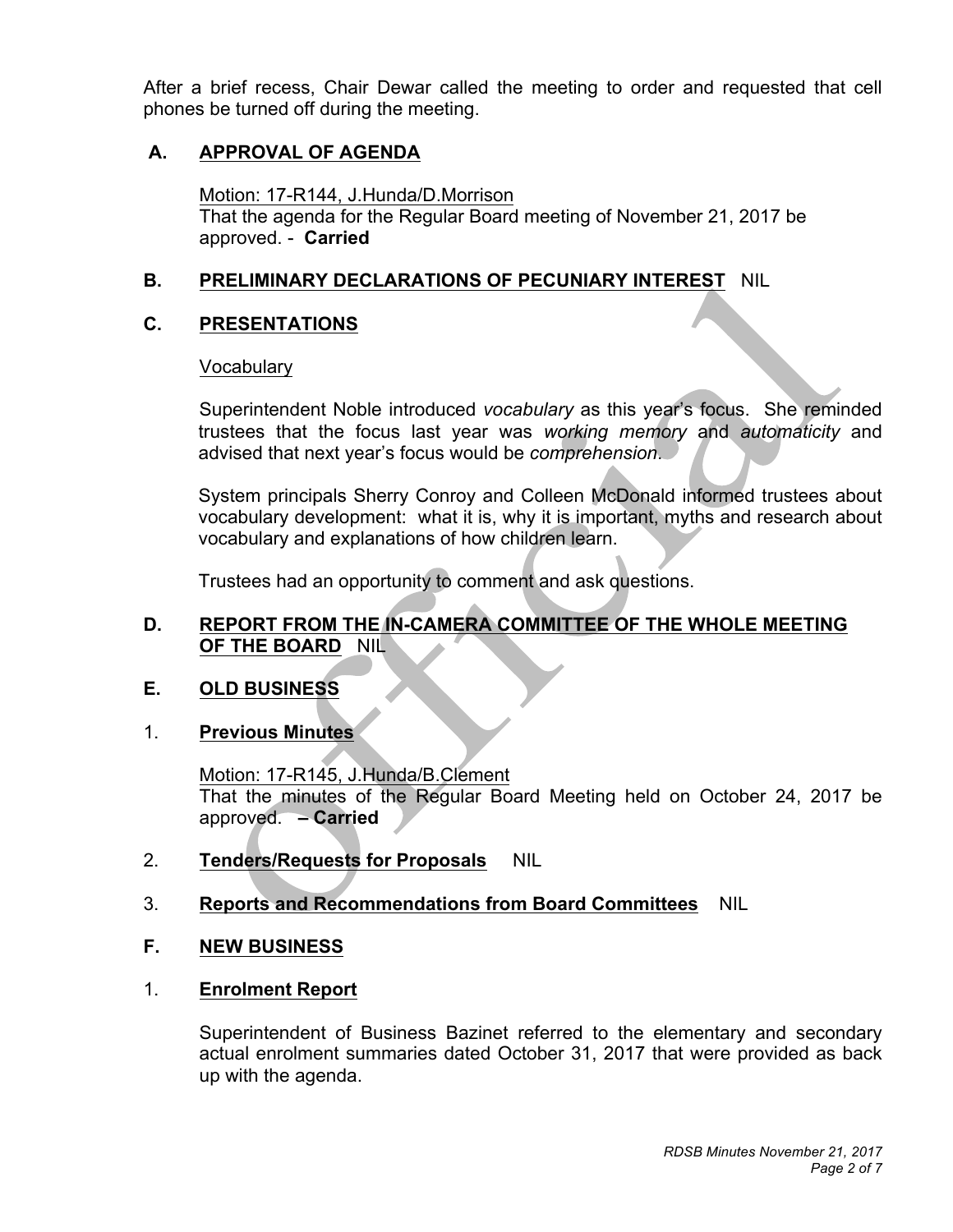## 2. **Trustee Expenditures 2016-17**

 Superintendent of Business Bazinet explained the details on the Trustee Expenses spreadsheet. The report will be posted on the Board's website.

#### 3. **Insurance Renewal**

Motion: 17-R146, D.Morrison/B.Clement automobile with the Ontario School Boards' Insurance Exchange be approved. That the 2018 Renewal of Insurance for liability, property, crime and fleet - **Carried** 

#### 4. **Budget Development Process**

 That the 2018-19 Budget Development Process be approved. **– Carried**  Motion: 17-R147, J.Kosmerly/J.Hunda

#### 5. **Levying Education Taxes Bylaw**

 been read three times and approved. **– Carried**  Motion: 17-R148, B.Clement/J.Kosmerly That the Levying Education Taxes for 2018 bylaw as attached be deemed to have

### 6. **Requests for Leave of Absence**

 That Trustee Grace Fox and Trustee Ruth Ward be granted a leave of absence from the November 21, 2017 Board meeting. - **Carried**  Motion: 17-R149, J.Hunda/D.Morrison

### 7. **Director's Remarks**

 Director Blaseg spoke about Remembrance Day ceremonies that were held throughout the board and made reference to the email attached to the agenda from an Algonquin Public School parent who attended a ceremony.

 Director Blaseg shared details of the November 17 professional activity day. Niigann Sinclair spoke with all teachers about Truth & Reconciliation. Manitoulin and Espanola teachers participated at Espanola High School in the morning. In the afternoon, Niigann traveled to Sudbury and presented to Sudbury teachers at the Radisson. Most educational assistants completed First Aid training while others completed ABA training provided by Brien Managhan, while other staff who had not completed their Health & Safety requirements completed their training.

 Director Blaseg reminded trustees of the First Nation Consultations and reviewed dates and locations of upcoming sessions.

#### Itinerary:

October 25

FNMI portfolio meeting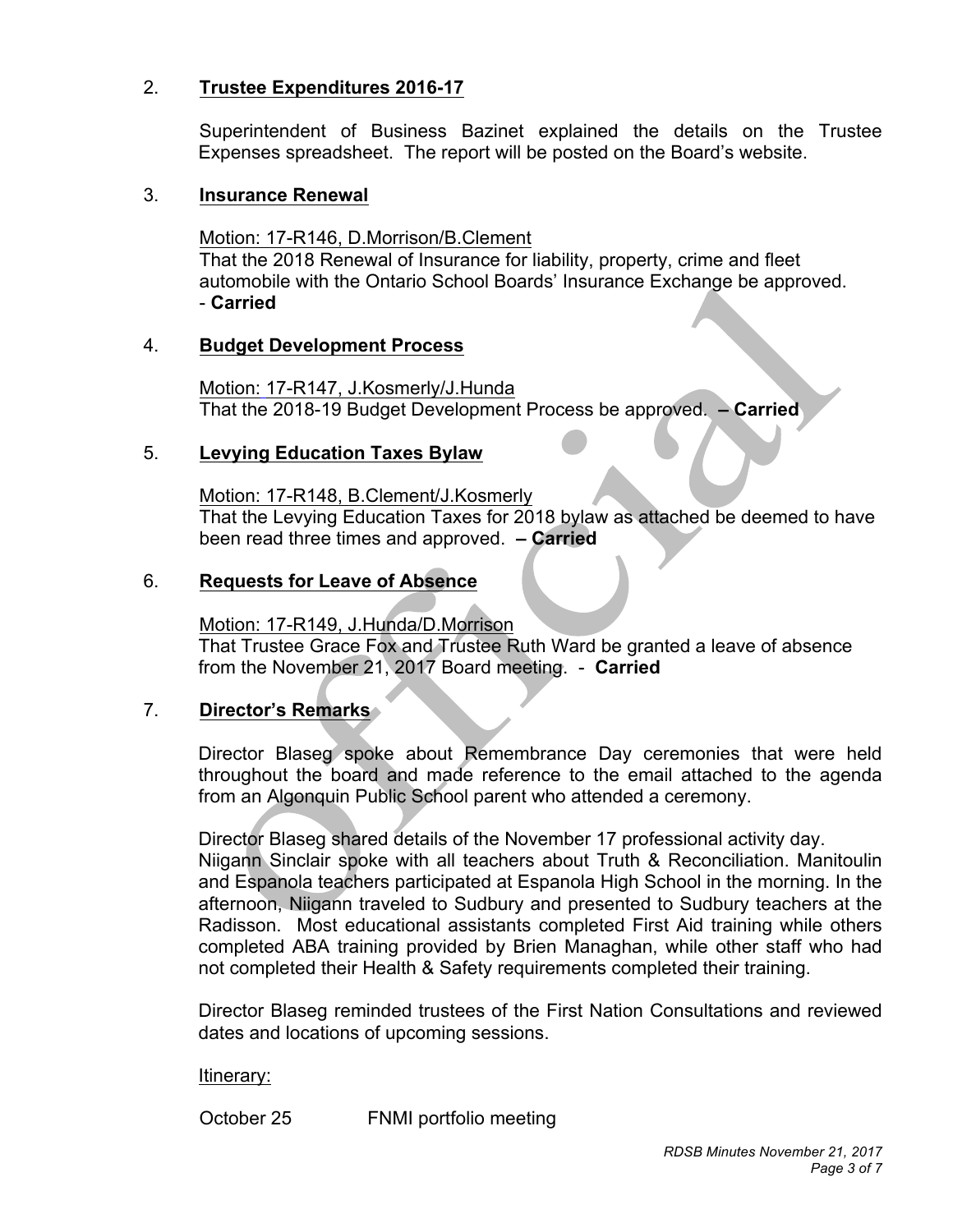ETFO meeting Agenda setting meeting Ad Hoc committee meeting

- October 26 School Visit, Lasalle Secondary School Chelmsford VDCS Junior Awards
- October 27 Student Achievement Meeting
- October 30 **ETFO** meeting
- October 31 **Executive Council**
- November 1 Sudbury Secondary School Teleconference MCYS School visits with Trustee Hunda Queen Elizabeth Public School Adamsdale Public School
- November 2 Lockerby Vikings Awards
- November 3 Tele-Conference CO<sub>L</sub>
- November 6 School sits with Trustee Morrison **J.R. Judd Public School** Northeastern Elementary School Cyril Va. v Public School Churchill **Fully** <sup>Vic</sup> School
- November 7 **Executive Council** Strategic Planning Committee Meeting
- November 8 nda setting meeting OS<sup>T</sup> meeting
- Nover ber 9 **Ministry GSN consultations**
- Noven 10 Review of Leadership Eligibility process
- November 13 Confederation Secondary School Valley View Public School School Visits with Trustee Kosmerly Redwood Acres Public School
- November 14 Director's Meeting Transition Meeting, Cambrian College
- November 15 Agenda setting meeting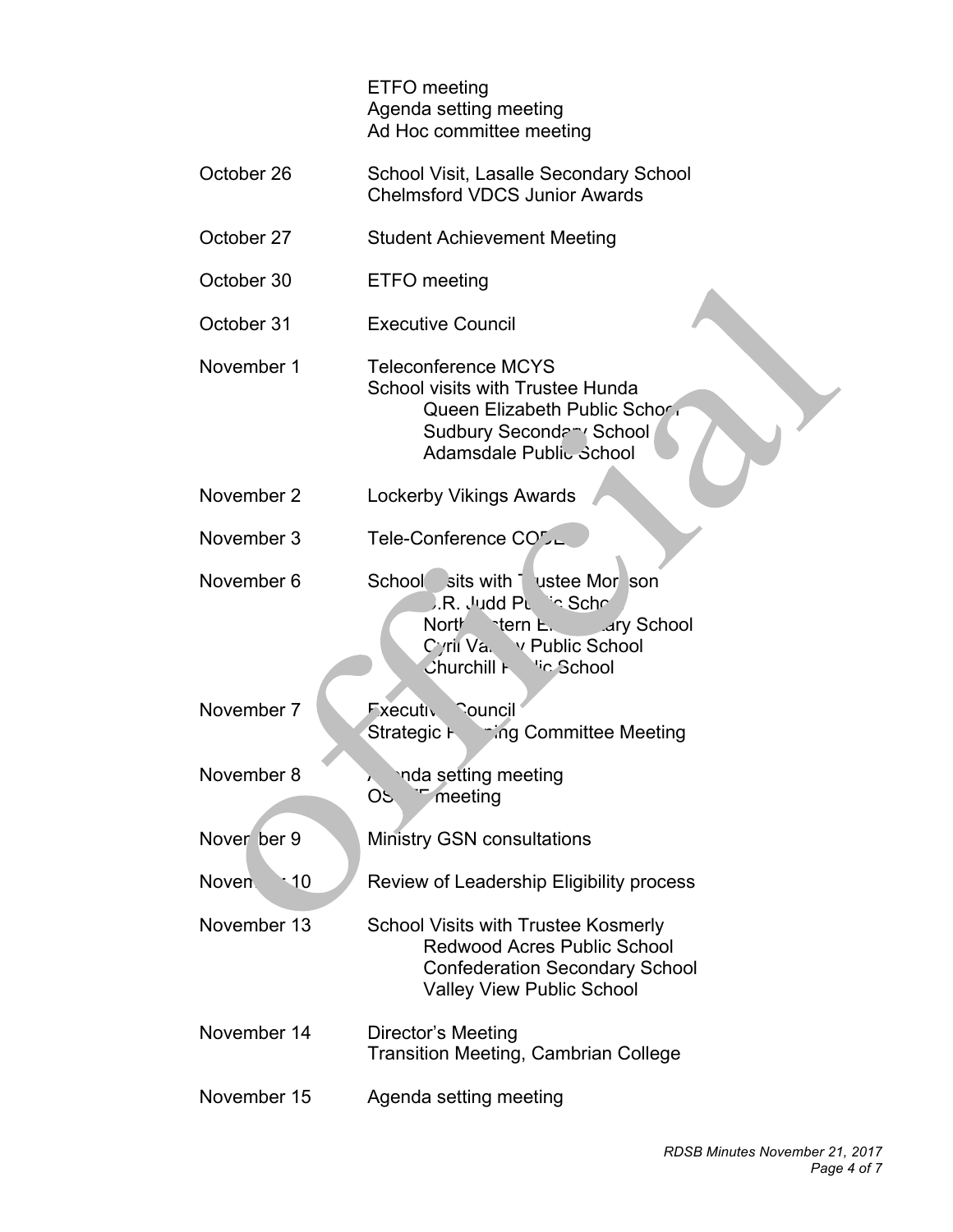| November 16 | <b>Capital Planning</b><br>Ad Hoc committee meeting                   |
|-------------|-----------------------------------------------------------------------|
| November 17 | <b>Professional Activity Day</b>                                      |
| November 20 | Tele-conference RE: School Year Calendar                              |
| November 21 | Lo-Ellen Nights awards<br><b>Exec Council</b><br><b>Board Meeting</b> |

#### 8. **Other Items**

 OPSBA Delegate – Trustee Clement advised that his next OPSBA Board of Directors Meeting will be held in Toronto on December 1, 2017.

 Student Trustee – Student Trustee Madeleine Leach Jarrett reported a very busy month. She attended the Ministry's *2017-18 Students as Researchers (StAR)*  conference at the Ontario Education Leadership Centre (OELC) in Orillia along with a student senator and Superintendent Noble. Last week she attended the OSTA Fall Conference in Toronto. She commented that she has been the only northern student trustee to be at both the May and November OSTA conferences. Student Trustee Leach Jarrett attended a meeting with the Minister of Education to further discuss rural communities. Trustees appreciated that she is a strong student voice for Northern Ontario.

### 9. **Trustees' Remarks/Questions**

 Trustee Kosmerly shared her personal notes from the OPSBA Northern Regional meeting that she attended October 13 and 14, 2017 in Sault Ste. Marie.

 Trustee Clement reported that he has received complaints from parents and staff concerning the shortage of space at A.B. Ellis PS.

### Motion: 17-R150, B.Clement/D.Morrison

 That Rainbow District School Board send a letter to the Conseil scolaire catholique du Nouvel Ontario, with a copy to the Minister of Education, that the French Catholic Board vacate the space being leased at A.B. Ellis Public School by the end of the 2017-2018 school year. **– Carried unanimously** 

### 10. **Chairperson's Remarks**

 Congratulations to Carrie Wilson, a teacher at Northeastern Elementary School, who received an Outstanding Educator Award from the Learning Disabilities Association of Sudbury. In presenting the award, LDAS said Carrie Wilson has always gone above and beyond to ensure that students with learning disabilities are successful. The award was presented at the LDAS Awards Dinner at the Holiday Inn on November 16<sup>th</sup>.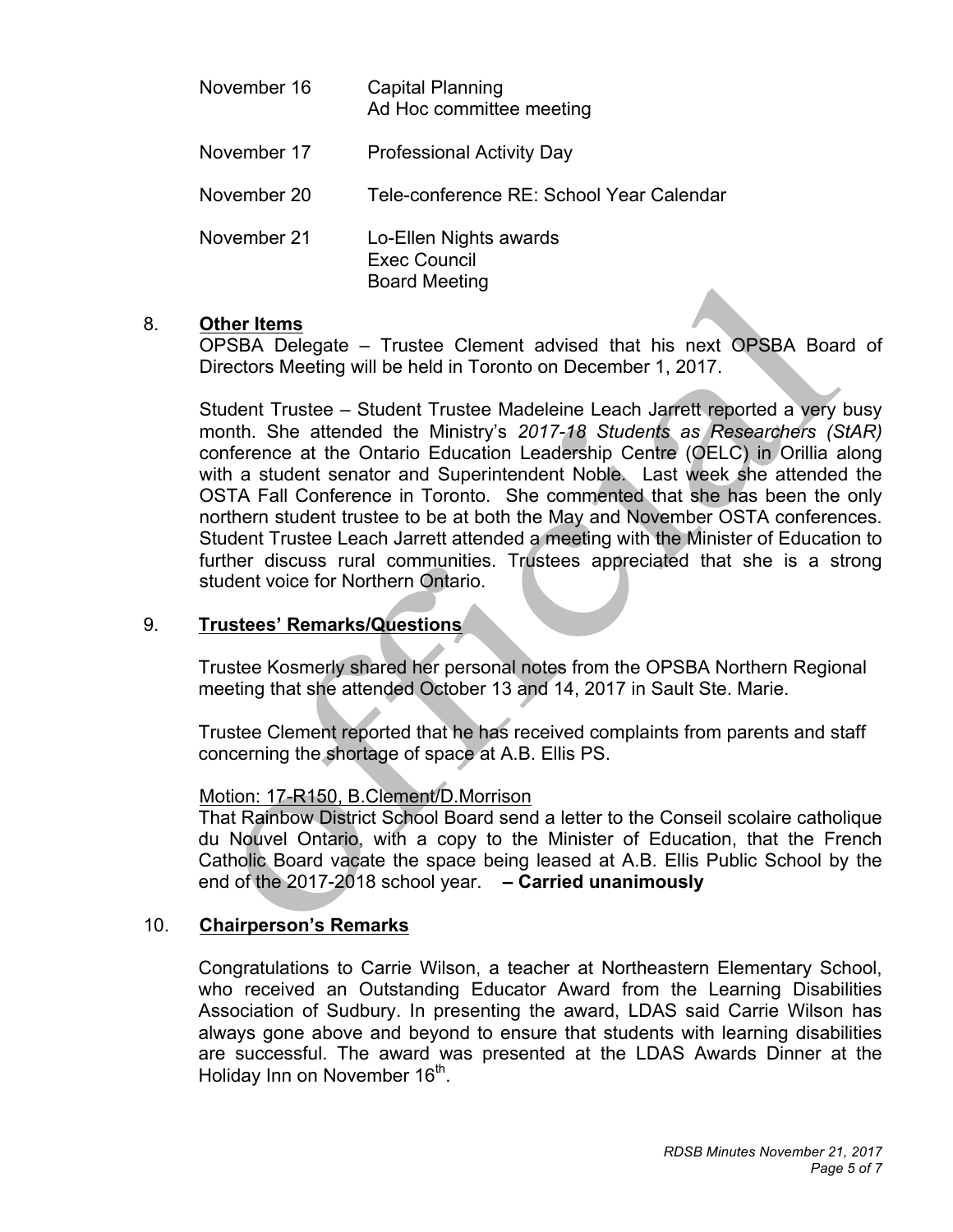Central Manitoulin Public School in Mindemoya received a \$10,000 MusiCounts Band Aid Grant to enhance its music program. With the funds, the school purchased six flutes, five trumpets, two baritones, one clarinet and one alto saxophone. We thank the Canadian Academy of Recording Arts and Sciences for championing music education in schools through the MusiCounts Band Aid program.

 A total of 14,438 clothing items were collected from communities across the city for this year's Winter Clothing Drive with Rainbow Schools contributing 5,816 items to this total. We would like to thank everyone who helped to make this winter a little warmer.

 A.B. Ellis Public School and Espanola High School assisted in collecting over 3,000 food items to fill a bus for the *Stuff the Bus campaign* in Espanola in support of the Espanola Helping Hand Food Bank.

 Three secondary schools will host Information Nights soon – Lasalle Secondary School on November  $23^{rd}$ , Lockerby Composite School on December  $6^{th}$  and Lively District Secondary School on December  $7<sup>th</sup>$ . Everyone is welcome to attend. For more information, visit rainbowschools.ca

 Sudbury Secondary School's main stage production "The Theory of Relativity" is a clever mix of "The Big Bang Theory," "Chicago" and "The Book of Mormon." "The Theory of Relativity" opened last weekend and continues on Friday, November  $24<sup>th</sup>$  and Saturday, November  $25<sup>th</sup>$ , 2017. Performances will be held in the Sheridan Auditorium at 7:30 pm.

2017-2018 marks the 10<sup>th</sup> year that the Joan Mantle Music Trust will distribute funding to secondary school music programs in Rainbow District School Board. To celebrate, the Board will host a 10<sup>th</sup> Anniversary Community Concert. Everyone is invited to join the celebration on Wednesday, November 29, at 7 pm in the McKellar Auditorium at Lockerby Composite School.

 Many students in Rainbow Schools in Sudbury, Espanola and Manitoulin will canvass their neighbourhoods for non-perishable food items for their local food banks on Thursday, November 30. This is the fourth annual Rainbow Kids Helping Kids Day, to support the Christmas Food Drive in memory of Edgar Burton.

 Lasalle Secondary School will celebrate the arts at their annual Variety MADness (MAD = music, art and drama) Celebration on Monday, December  $11<sup>th</sup>$  in the school gymnasium. Performances begin at 7 pm. Everyone is welcome.

 The thought for the month comes from Ernie Checkeris who lived and led the following:

 *"Never lose sight of the fact that the child as the learner is not only the centre of the system, but the only reason for its existence."*